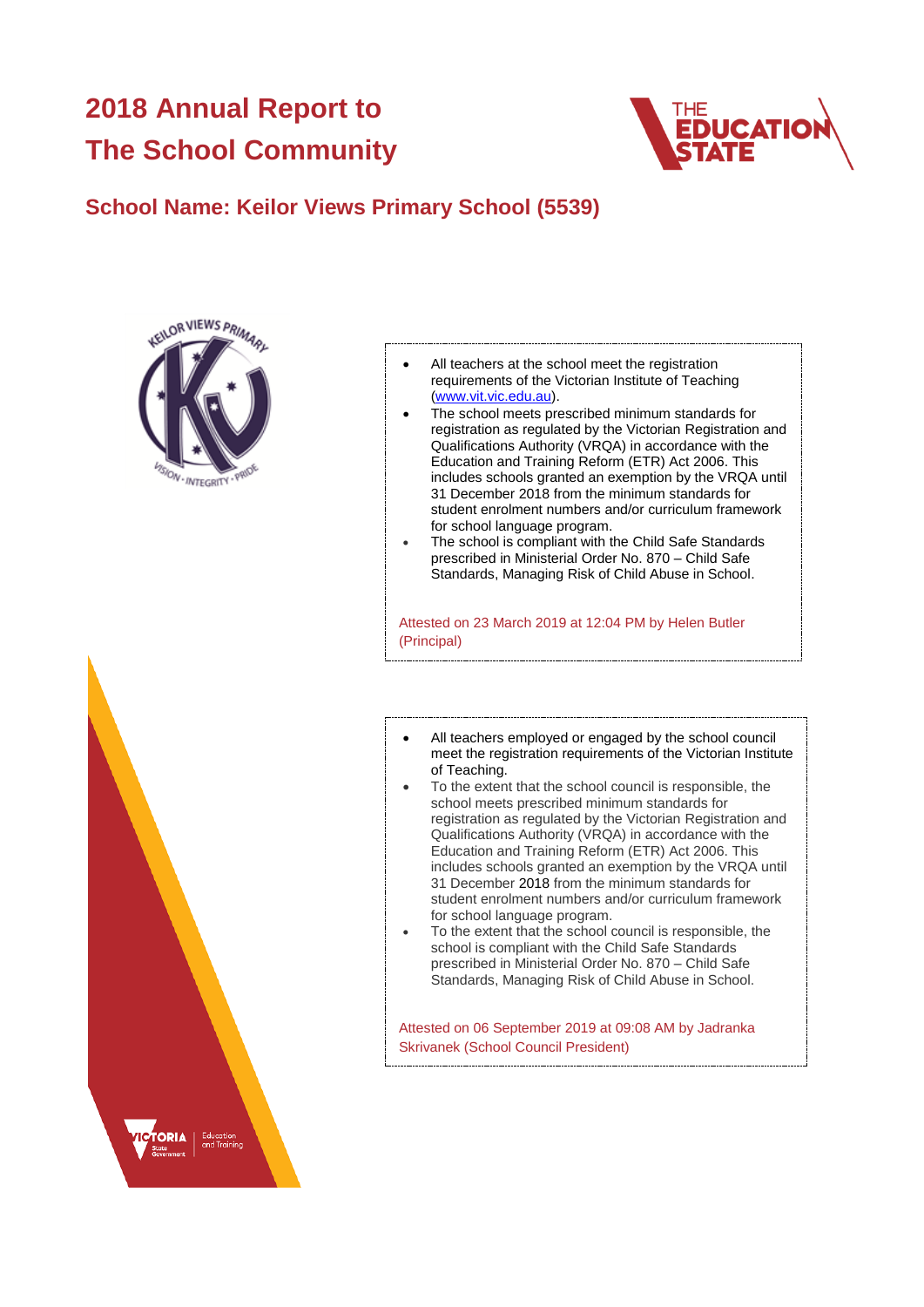# **About Our School**

### **School context**

Keilor Views Primary School is located in the suburb of Keilor Downs in the City of Brimbank, approximately 25 kilometers from the Melbourne Central Business District. Keilor Views Primary School officially opened in 2010 as a result of a merger and is located on the former Keilor Downs Primary School site. Keilor Views Primary School holds high expectations of all stakeholders in the learning process with a strong emphasis on activating authentic student voice. Staff work together in Professional Learning Teams and Communities of Practice, dedicated to building teacher capacity, and improving student learning progress and outcomes at all levels. Supported by our school based coaching and mentoring program.

Our academic, social and extra-curricular activities create opportunities for all students to participate and engage in learning in a respectful and safe learning environment. Our focus is to enhance student wellbeing through the delivery of whole school evidence based practices and programs which; engage all students socially, emotionally and academically, are embedded into our everyday teaching and learning, and are an intrinsic part of our school culture. In 2018, the school continued to be a lead school in the implementation of the Resilience, Rights and Respectful Relationships (RRRR) curriculum for South Western Victorian Region. A total of 449 students were enrolled at Keilor Views Primary School in 2018, with 42 percent of students having English as an additional language. The overall school's socio-economic profile (SFOE) is 0.52, considered to be in the band of lowmedium. In 2018, the staffing profile comprised of 31.2 equivalent full-time staff and 16.5FTE support staff: 3 Principal class, 31 teachers, 17 Instructional Support Staff and 1 Acting Business Manager. Keilor Views Primary School provides an approved curriculum framework differentiated to meet student needs. Classroom programs are supported by Specialist programs which include: Physical Education, Visual Arts, Performing Arts, and STEM. The creation of a fourth specialist hour has allowed for Year Level teams to collaborate in highly effective Professional Learning Teams. This year the school will introduce an Italian cultural curriculum in Years Prep-2. Additional learning programs included P-6 swimming program, inter-school sports, SEAL pups, Camps, incursions and excursions and student leadership. Our student wellbeing and engagement Assistant Principal supported the school and students with recess and lunchtime social skills activities to create a positive and engaging environment for all students while improving attendance, resilience, personal engagement and a sense of belonging.

In 2018, the school was engaged in the school review process and a result of the recommendations will revisit our vision and values to align with the direction of the next school strategic plan in collaboration with the community, and consistent with the school's philosophical position of the school and community as a whole being a professional learning community, and giving students the permission to take ownership of their learning.

### **Framework for Improving Student Outcomes (FISO)**

The School's FISO priority areas in 2018 were Building Practice Excellence, Empowering Students and Building School Pride, and Setting Expectations and Promoting Inclusion. These improvement initiatives allowed us to focus on the development of staff capacity to increase the consistency of the delivery of a guaranteed and viable curriculum. In 2018, the school's organizational timetable was made to support Professional Learning Teams (PLTs) and Communities of Practice (CoP), to ensure teaching teams met regularly to plan, assess and evaluate learning, and engage in professional learning, to further enhance planning, reduce variability and embed a common language of learning throughout the school. This will be a continued focus in 2019, as new staff join the school and we continue to build consistency in the areas of assessment practices, and collecting and analysing data to differentiate learning and set appropriate learning goals. The school also introduced a coaching mentoring program releasing key staff to observe coaching cycles to build sustainability within the coaching program within the school and empowering staff as learners. Staff were encouraged to participate in Bastow instructional leadership programs and attend network aligned literacy professional learning and development to build capacity and sustainability of school improvement measures.

In 2018, our role as lead school in Resilience, Rights and Respectful Relationships Program continued to focus on the area of building staff and student capacity in inclusion practices as aligned to the FISO domain 'Setting Expectations and Promoting Inclusion'. The school continued to focus our RRRR CoP on monitoring the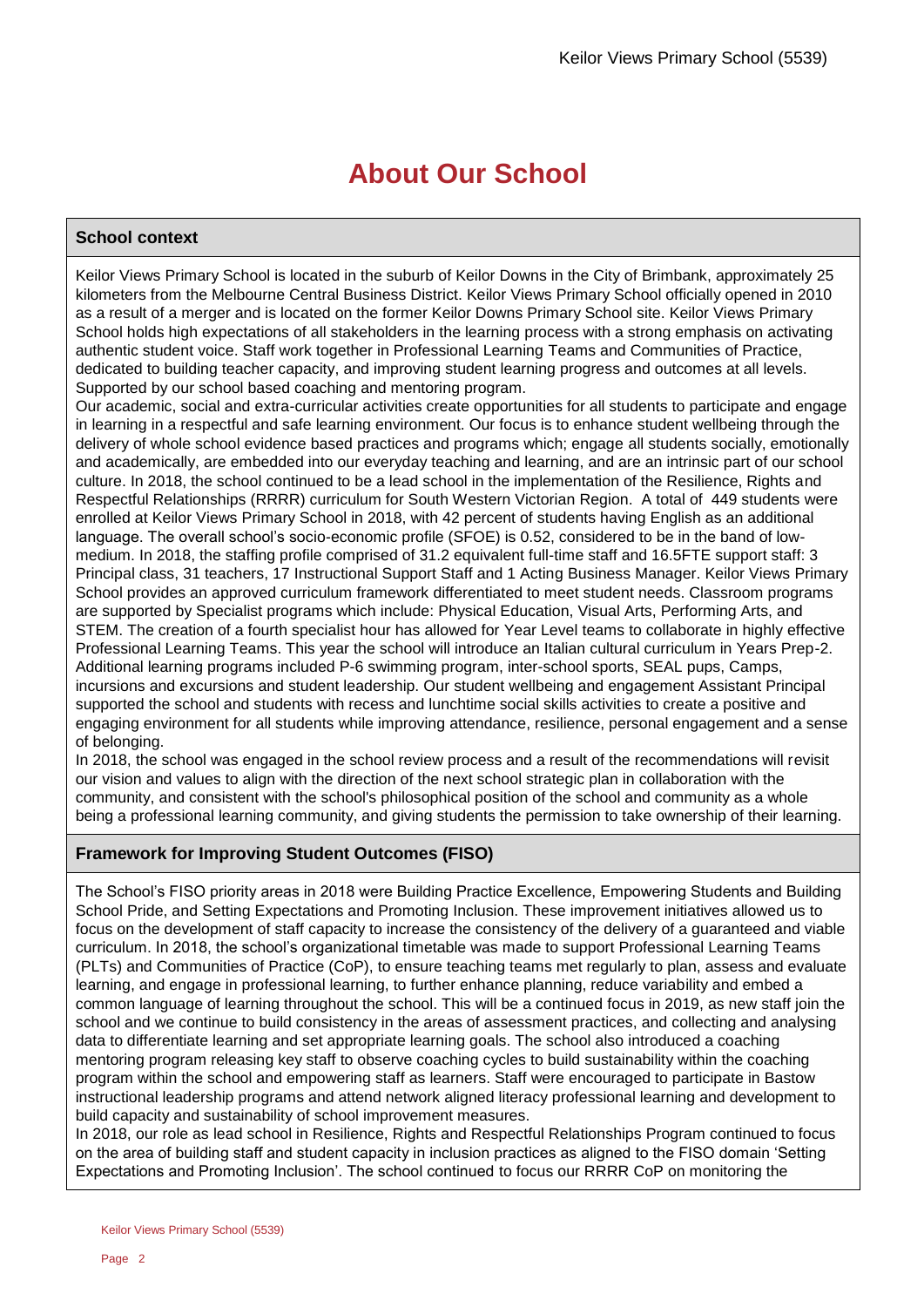effectiveness of our wellbeing curriculum as it aligned with our 2018 AIP goals for wellbeing and engagement. In 2018, the school review team acknowledged the strong focus the school has on empowering student voice with the student leadership team structure having evolved in to a broader representation of students from Year 6, divided in to 3 key Pupil Professional Learning teams aligned to the AIP priority areas and FISO dimensions turning voice into 'agency' with students beginning to co-develop assessment and curriculum (in writing and mathematics). The Panel noted that the student leadership team met weekly with the Principal class team before school to look at whole school data as related to the SSP, provided feedback on newly developed rubrics for writing, reading goal charts, the 2018 report format and content and analysing Student Attitudes to School survey data results. The Student Leadership Team was restructured to include new focuses of school pride, community connectedness and sustainability focus. Peer mediation and Junior School Council was revitalized and a cybersafety student team was established providing greater opportunity for student voice and agency across the school. The school continued to focus on our communication strategy to the Parent and wider-community in 2018, as we recognise the strength in having strong school-community partnerships, holding several successful learning afternoons for the community, making changes to the timing of our whole school assembly and launching a new website led by our students.

### **Achievement**

Keilor Views Primary School identified Literacy (Reading and Writing) and Numeracy as major foci for improvement in the School's four year Strategic Plan ending in 2018, and in the 2018 Annual Implementation Plan. In the area of student learning in 2018, our teacher judgement achievement data indicated we were at a level 'similar to other schools' in the State, maintaining the 2017 improvement results. We will continue to focus on increasing the precision of our judgements in PLTs with teachers,as the layered approach to professional learning and moderation across teams continues to be the key improvement strategy in supporting sustainability in improvement. Year 3 and 5 NAPLAN results, in reading and numeracy, indicated achievement similar to that of other schools, with results in Year 3 and 5 numeracy showing improvement from 2017, and Year 5 Reading maintaining achievement 'similar to other schools' in 2018. This improvement has been as a result of the focus across the school in reading supported by the school's coaching and mentoring program increasing teacher capacity and raising awareness in numeracy and effective numeracy practices in PLTs. In 2018, NAPLAN learning gain from Years 3-5 indicated high gain from the 'low' to 'medium' and 'medium' to 'high' bracket in the area of Writing, this attributed to the focus in our Communities of Practice on introducing writing rubrics to support moderation practices in writing and teacher judgments and professional learning supported by the Department of Education's Literacy portal, Network and in-school professional learning structures. In Reading and Numeracy 'growth' Years 3 and 5, Numeracy saw improvement in gains in 'high' growth however there was a decrease in Reading growth during the same period. These have been highlighted as continued areas of focus in the School's 2019-2022 Strategic Plan.

PLTs will continue to focus on diagnosing learning gaps accurately using data, and identifying the most effective research supported intervention/practice to support the needs of students in their classrooms. Communities of Practice will continue to engage in mapping the curriculum in these areas as a process of professional learning inquiry and the School's commitment to making the curriculum accessible to all of our students, and building selfregulated and self-aware learners. Students in the Program for Students with Disabilities worked towards achieving the goals of their Individual Learning Plans, which were reviewed in the Student Support Group meetings held each term. The results of our students in NAPLAN in the PSD program showed the greatest 'growth' in Reading and Numeracy.

The school is in a good position moving forward after spending a year of reflection as part of the school review process, and identifying its strengths and next steps in improvement.

### **Engagement**

School attendance data in 2018 was similar to that of schools in the State. Common reasons for non-attendance were family holidays and illness. The school continued with a number of strategies to monitor non-attendance data including, daily follow up phone calls to parents regarding unexplained absences, the Green Tick of Attendance, letters sent to families regarding number of absences, regular notices in the school newsletter and in our Student Report, and the introduction of the 'golden A' at assembly. The average attendance rate has been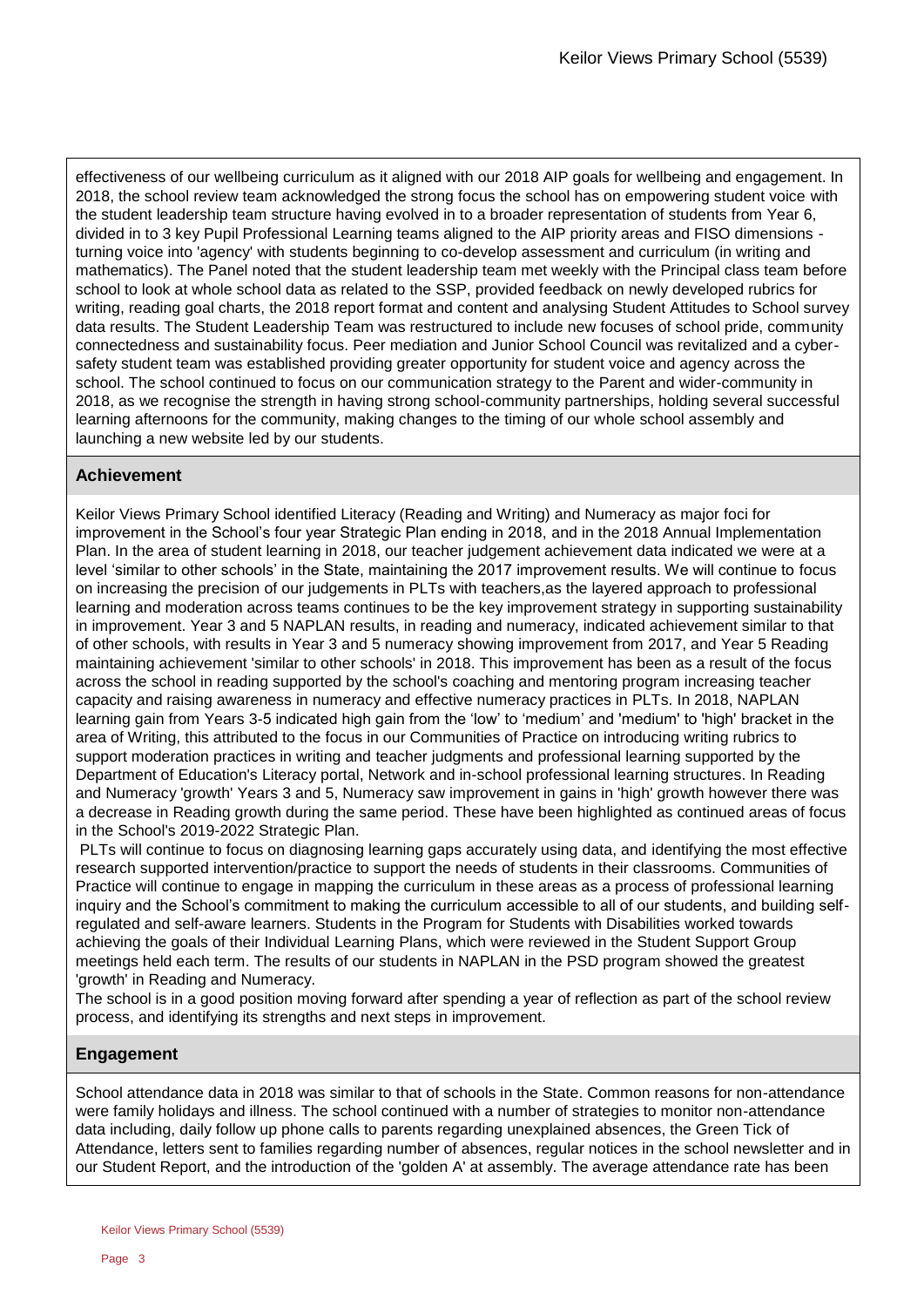maintained across years P-6 for 2018 with a small improvement in years P-2.

There will be a continued focus on approving student attendance in 2019 through the DET Every Day /Every Minute Counts initiative and the SWMR Attendance Strategy. The school continues to work with the community in understanding the importance of students' regular attendance at school and parents informing the school about absences. Close monitoring of attendance data and correspondence of parents will continue, along with additional student and class attendance awards. The school will focus on creating a positive climate for learning through the activation of student voice to empower students and enhance learning outcomes through the use of learning intentions and success criteria, and the setting of challenging learning and social and emotional goals. At the end of 2018 a Student Attendance Officer was appointed and newly developed 'late to school' process has been developed for 2019 in order to capture late arrivals and staff attendance marking procedures for accuracy.

### **Wellbeing**

In our quest for quality and excellence the school motto of VISION, INTEGRITY, PRIDE, pervades the school's culture and has high expectation of all students, staff and families that all members of our community have a right to be treated with respect and dignity and participate fully in an educational environment that is safe, supportive and inclusive. Our results in the 2018 Student Attitudes to School Survey for students in Years 4-6 showed Keilor Views to be above the median of 'similar to that of other schools' in 'Connectedness to School' at State level, with 'Student Perceptions of Safety' maintaining above the median in 2018 again. We will continue to embed our whole school 'Anti-Bullying program' and introducing the research-based School Wide-Positive Behaviors Program in 2019.

In its second year as a lead Resilience, Rights and Respectful Relationship School students and staff are consolidating both the curriculum and behaviors of the program effectively. The School's approach to promoting the participation and empowerment of student voice in the delivery of the Victorian Curriculum, school wide programs, policies and procedures supports the premise we hold of primary prevention in giving our students strategies through the following whole school programs: Digital, Citizenship, Sexuality Education, Better Buddies and Transition.

In 2019, there will be a focus on projects led by the school's Student Leaders at all levels to further support the goals of wellbeing including utilization of the ACER Six Star Wellbeing survey from years 3-6 each term as a highly effective social, emotional and well-being data tool and engagement in the Victorian Learning Commission agency project.

### **Financial performance and position**

Equity funding was used to resource the Coaching & Mentoring Programs, Middle Level Leadership Development, Professional Learning Team structures to support data analysis and professional learning of staff, Communities of Practice inquiries into effective reporting, writing continuum development and research practices, and Respectful Relationship Program- in line with the School's SSP and 2018 Annual Implementation Plan goals. The school also invested in literacy intervention training and kits to support the school's early year's literacy program. Expenditure in the area of buildings and grounds in 2018 included: ICT hardware leasing and licenses to support classroom programs, addressing identified OH&S maintenance and school pride landscaping and sustainability projects. Additional laptops for the reading program were purchased as was explicit teaching furniture to support focused teaching and annual school maintenance projects. In addition, the school will be investing funds in 2019, on training in PAT assessment tools, leadership development (at all levels) Math's Specialist program and continued coaching and mentoring program.

### **For more detailed information regarding our school please visit our website at [https://www.kvps.vic.edu.au](https://www.kvps.vic.edu.au/)**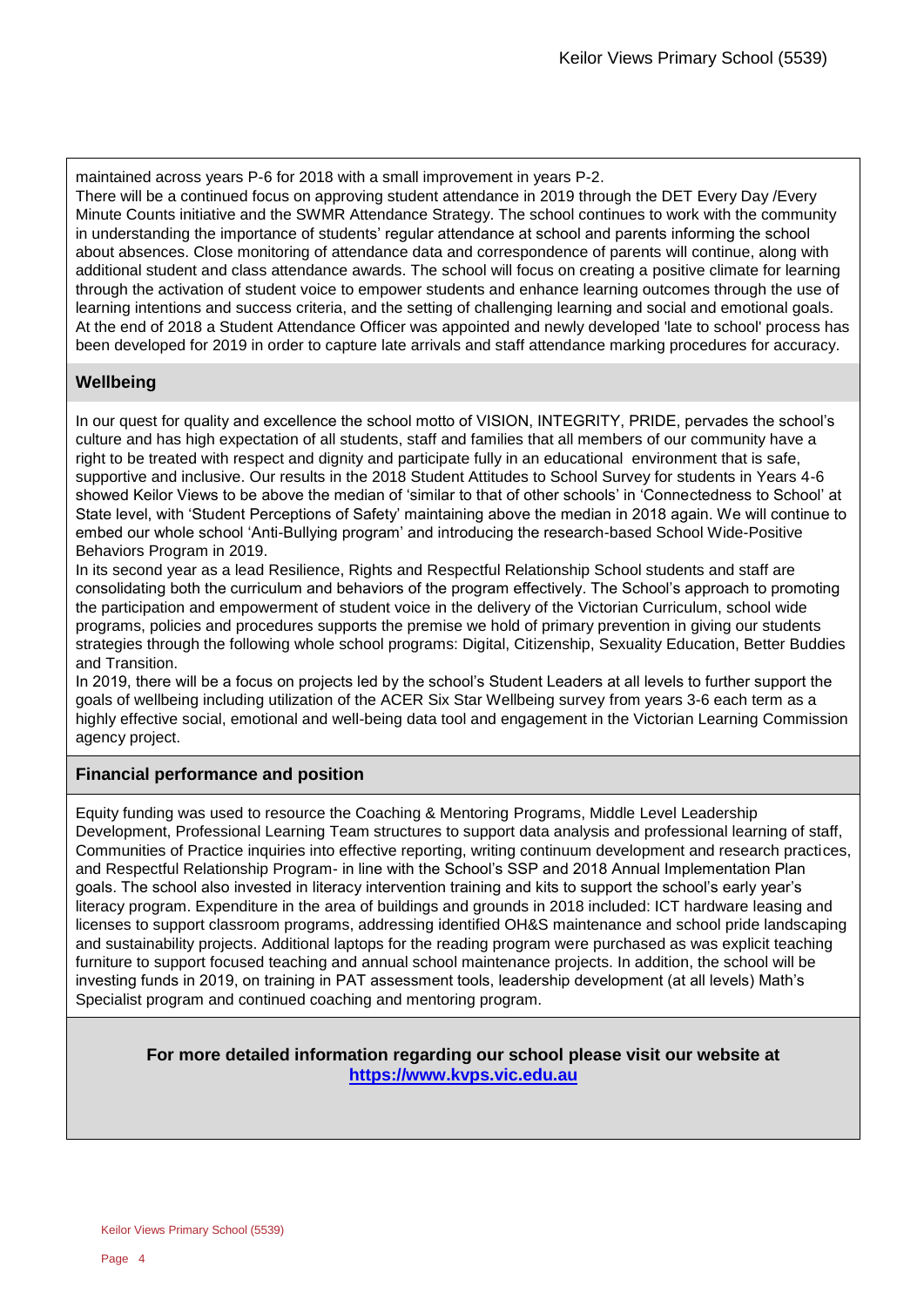

The Government School Performance Summary provides an overview of how this school is contributing to the objectives of the Education State and how it compares to other Victorian Government schools.

All schools work in partnership with their school community to improve outcomes for children and young people. Sharing this information with parents and the wider school community helps to support community engagement in student learning, a key priority of the Framework for Improving Student Outcomes.

Members of the community can contact the school for an accessible version of these data tables if required.

| Key:<br>Range of results for the middle 60% of Victorian Government Primary Schools:<br>Results for this school: O Median of all Victorian Government Primary Schools:                                                                                                                                                                                                                        |                                                                                                                                |  |  |  |  |
|-----------------------------------------------------------------------------------------------------------------------------------------------------------------------------------------------------------------------------------------------------------------------------------------------------------------------------------------------------------------------------------------------|--------------------------------------------------------------------------------------------------------------------------------|--|--|--|--|
| <b>School Profile</b>                                                                                                                                                                                                                                                                                                                                                                         |                                                                                                                                |  |  |  |  |
| <b>Enrolment Profile</b><br>A total of 449 students were enrolled at this school in 2018, 203 female and 246 male.                                                                                                                                                                                                                                                                            | 42 percent were EAL (English as an Additional Language) students and ND ATSI (Aboriginal and Torres Strait Islander) students. |  |  |  |  |
| <b>Overall Socio-Economic Profile</b><br>Based on the school's Student Family Occupation and<br>Education index which takes into account parents'<br>occupations and education.                                                                                                                                                                                                               | high<br>low<br>mid<br>low-mid                                                                                                  |  |  |  |  |
| <b>Parent Satisfaction Summary</b><br>Measures the percent endorsement by parents on their<br>school satisfaction level, as reported in the annual Parent<br>Opinion Survey. The percent endorsement indicates the<br>percent of positive responses (agree or strongly agree).<br>Data is suppressed for schools with three or less<br>respondents to the survey for confidentiality reasons. | 0<br>100                                                                                                                       |  |  |  |  |
| <b>School Staff Survey</b><br>Measures the percent endorsement by staff on School<br>Climate, as reported in the annual School Staff Survey. The<br>percent endorsement indicates the percent of positive<br>responses (agree or strongly agree).<br>Data is suppressed for schools with three or less<br>respondents to the survey for confidentiality reasons.                              | $\Omega$<br>100                                                                                                                |  |  |  |  |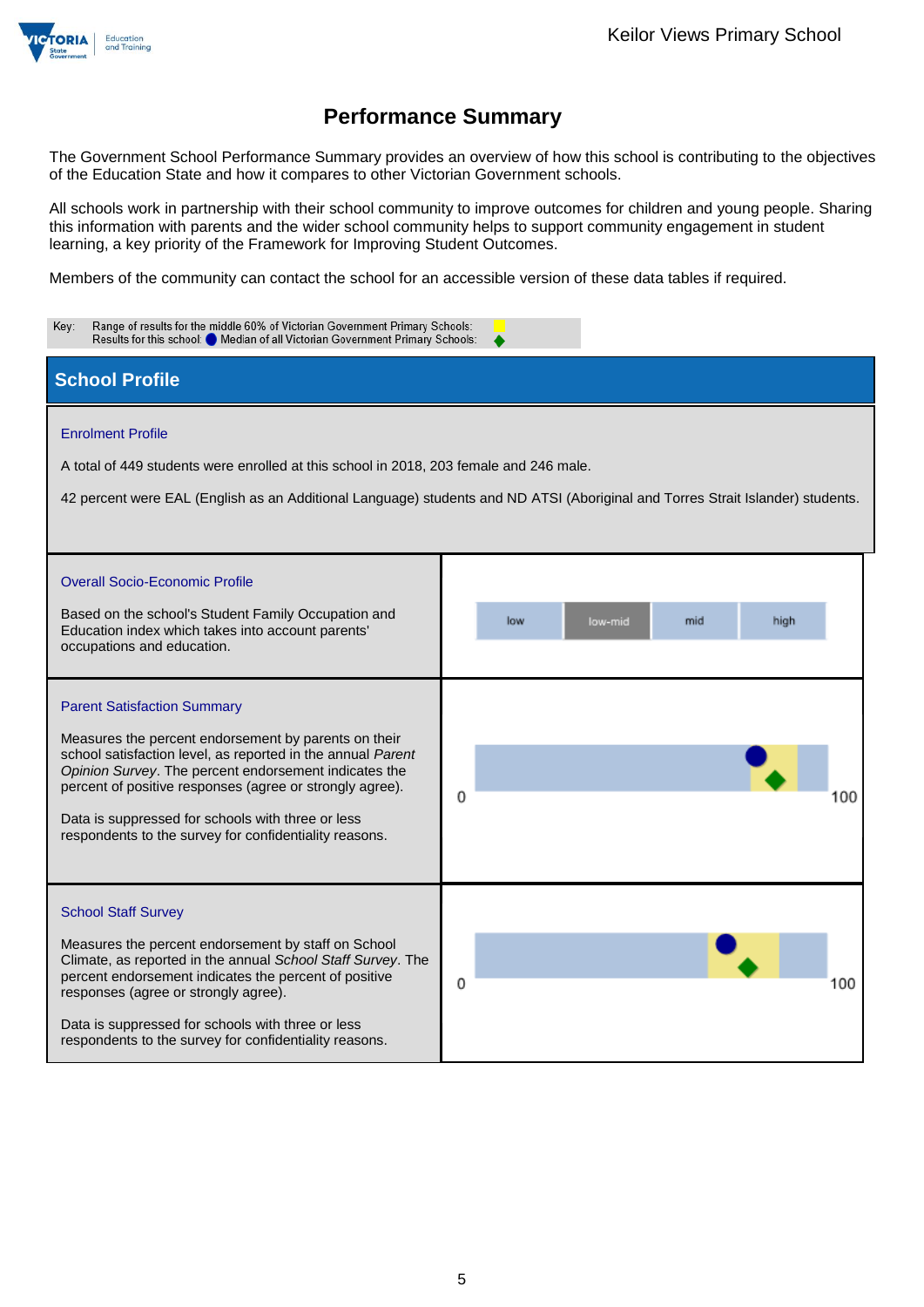

# Range of results for the middle 60% of Victorian Government Primary Schools:<br>Results for this school: O Median of all Victorian Government Primary Schools: Key: Student Outcomes Student Outcomes Achievement Teacher Judgement of student achievement Percentage of students in Years Prep to 6 Results: English working at or above age expected  $\begin{array}{|c|c|}\n\hline\n\end{array}$  ,  $_{100}$ Similar standards in:  $\mathfrak o$ **•** English **•** Mathematics For further details refer to *How to read the Annual Report.* **Results: Mathematics**  $\bullet$  ,  $\bullet$ Similar  $\,0\,$

# **Performance Summary**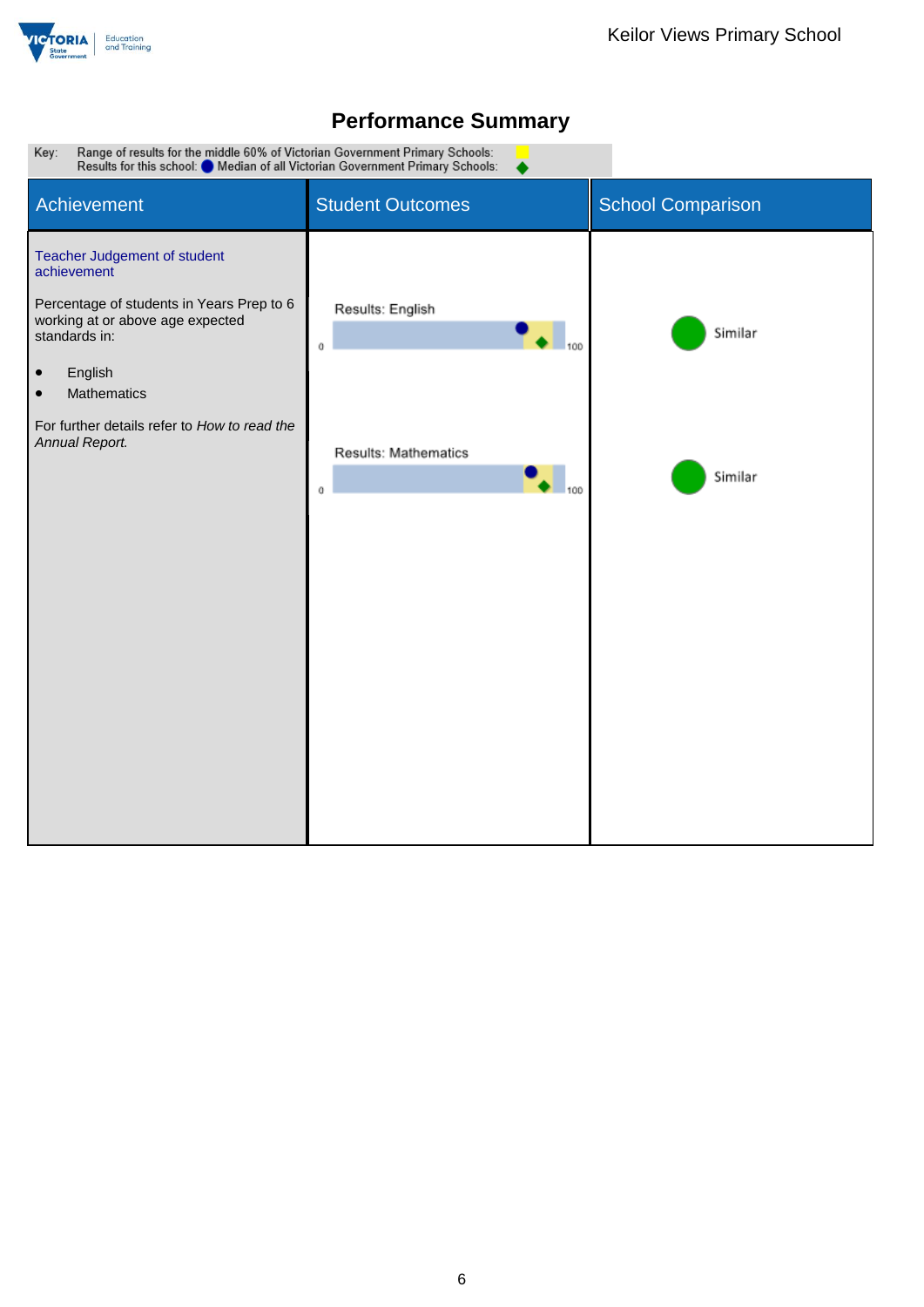

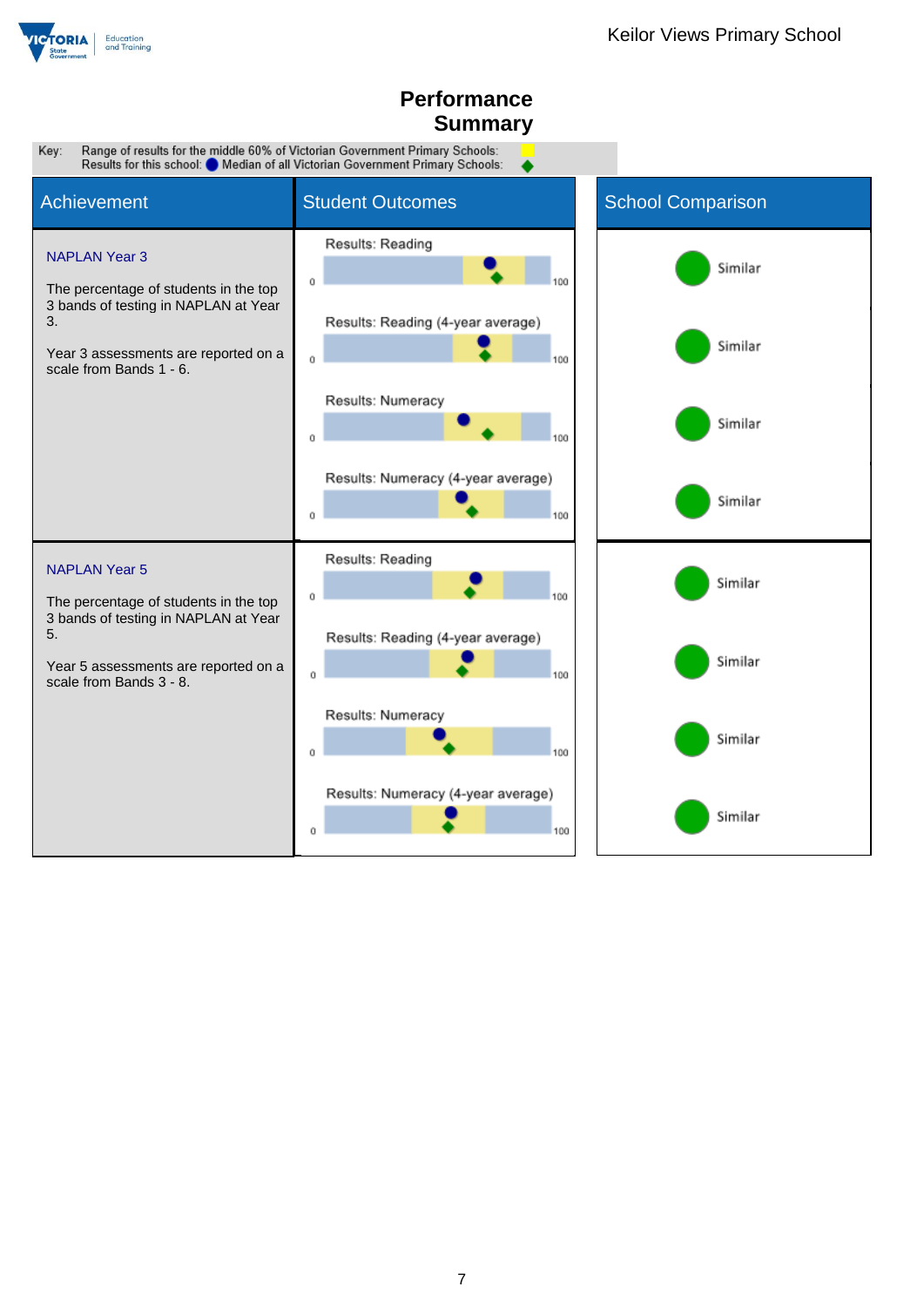

 $\bullet$ 

Range of results for the middle 60% of Victorian Government Primary Schools:<br>Results for this school: ● Median of all Victorian Government Primary Schools: Key:

| Achievement                                                                                                                                                                                                                                                                                                                                                                                                                                                                                                                                                                                                                     | <b>Student Outcomes</b>                                                                                                                                                                                                                                                                                                                  | <b>School Comparison</b>                                      |
|---------------------------------------------------------------------------------------------------------------------------------------------------------------------------------------------------------------------------------------------------------------------------------------------------------------------------------------------------------------------------------------------------------------------------------------------------------------------------------------------------------------------------------------------------------------------------------------------------------------------------------|------------------------------------------------------------------------------------------------------------------------------------------------------------------------------------------------------------------------------------------------------------------------------------------------------------------------------------------|---------------------------------------------------------------|
| <b>NAPLAN Learning Gain</b><br>Year 3 - Year 5<br>Learning gain of students from Year 3 to<br>Year 5 in the following domains: Reading,<br>Numeracy, Writing, Spelling and<br>Grammar and Punctuation.<br>NAPLAN learning gain is determined by<br>comparing a student's current year result<br>to the results of all 'similar' Victorian<br>students (i.e. students in all sectors in the<br>same year level who had the same score<br>two years prior). If the current year result<br>is in the Top 25 percent, their gain level is<br>categorised as 'High'. Middle 50 percent,<br>is 'Medium'. Bottom 25 percent, is 'Low'. | Reading<br>30 %<br>48 %<br>22 %<br>Medium<br>High<br>Low<br><b>Numeracy</b><br>36 %<br>39 %<br>25 %<br>Medium<br>High<br>Low<br>Writing<br>34 %<br>50 %<br>16 %<br>Medium<br>High<br>Low<br>Spelling<br>56 %<br>24 %<br>21 %<br>Medium<br>High<br>Low<br><b>Grammar and Punctuation</b><br>29 %<br>47 %<br>24 %<br>Medium<br>High<br>Low | NAPLAN Learning Gain does not<br>require a School Comparison. |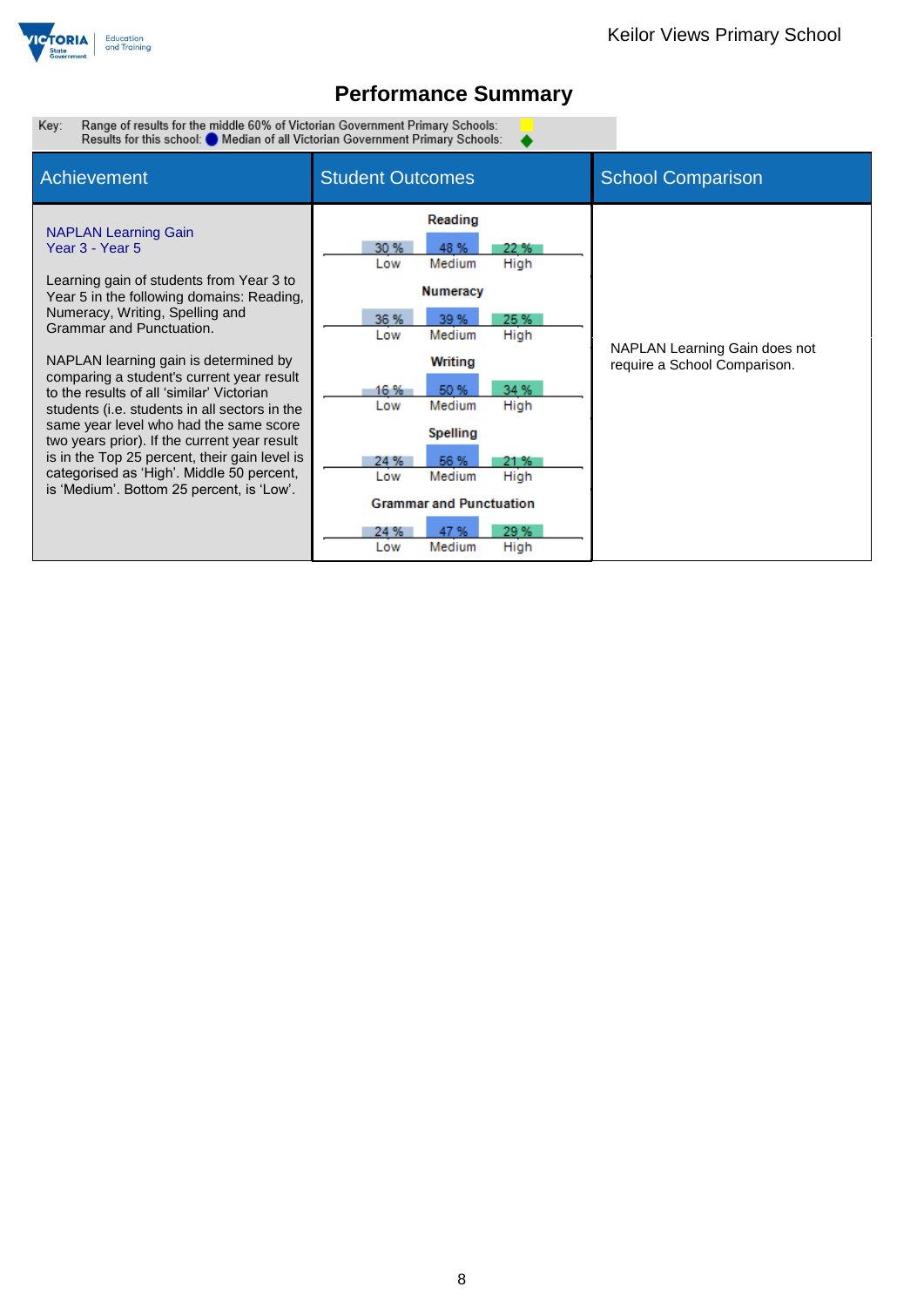

Range of results for the middle 60% of Victorian Government Primary Schools:<br>Results for this school: O Median of all Victorian Government Primary Schools: Key:

| Engagement                                                                                                                                                                                                                                                                                                                                                                                                                                                                                                                                                 | <b>Student Outcomes</b> |                                                                                                                                      |                 |      |      |                 | <b>School Comparison</b> |                    |
|------------------------------------------------------------------------------------------------------------------------------------------------------------------------------------------------------------------------------------------------------------------------------------------------------------------------------------------------------------------------------------------------------------------------------------------------------------------------------------------------------------------------------------------------------------|-------------------------|--------------------------------------------------------------------------------------------------------------------------------------|-----------------|------|------|-----------------|--------------------------|--------------------|
| Average Number of Student Absence Days<br>Average days absent per full time<br>equivalent (FTE) student per year.<br>Common reasons for non-attendance<br>include illness and extended family<br>holidays.<br>Absence from school can impact on<br>students' learning<br><b>School Comparison</b><br>A school comparison rating of 'Higher'<br>indicates this school records 'less'<br>absences than expected, given the<br>background characteristics of students. A<br>rating of 'Lower' indicates this school<br>records 'more' absences than expected. |                         | Results: 2018<br>Few absences <------> Many absences<br>Results: 2015 - 2018 (4-year average)<br>Few absences <------> Many absences |                 |      |      |                 | 50<br>50                 | Similar<br>Similar |
| Average 2018 attendance rate by year<br>level:                                                                                                                                                                                                                                                                                                                                                                                                                                                                                                             | Prep                    | Yr1                                                                                                                                  | Yr <sub>2</sub> | Yr3  | Yr4  | Yr <sub>5</sub> | Yr <sub>6</sub>          |                    |
|                                                                                                                                                                                                                                                                                                                                                                                                                                                                                                                                                            | 92 %                    | 92 %                                                                                                                                 | 92 %            | 92 % | 93 % | 92 %            | 93 %                     |                    |
|                                                                                                                                                                                                                                                                                                                                                                                                                                                                                                                                                            |                         |                                                                                                                                      |                 |      |      |                 |                          |                    |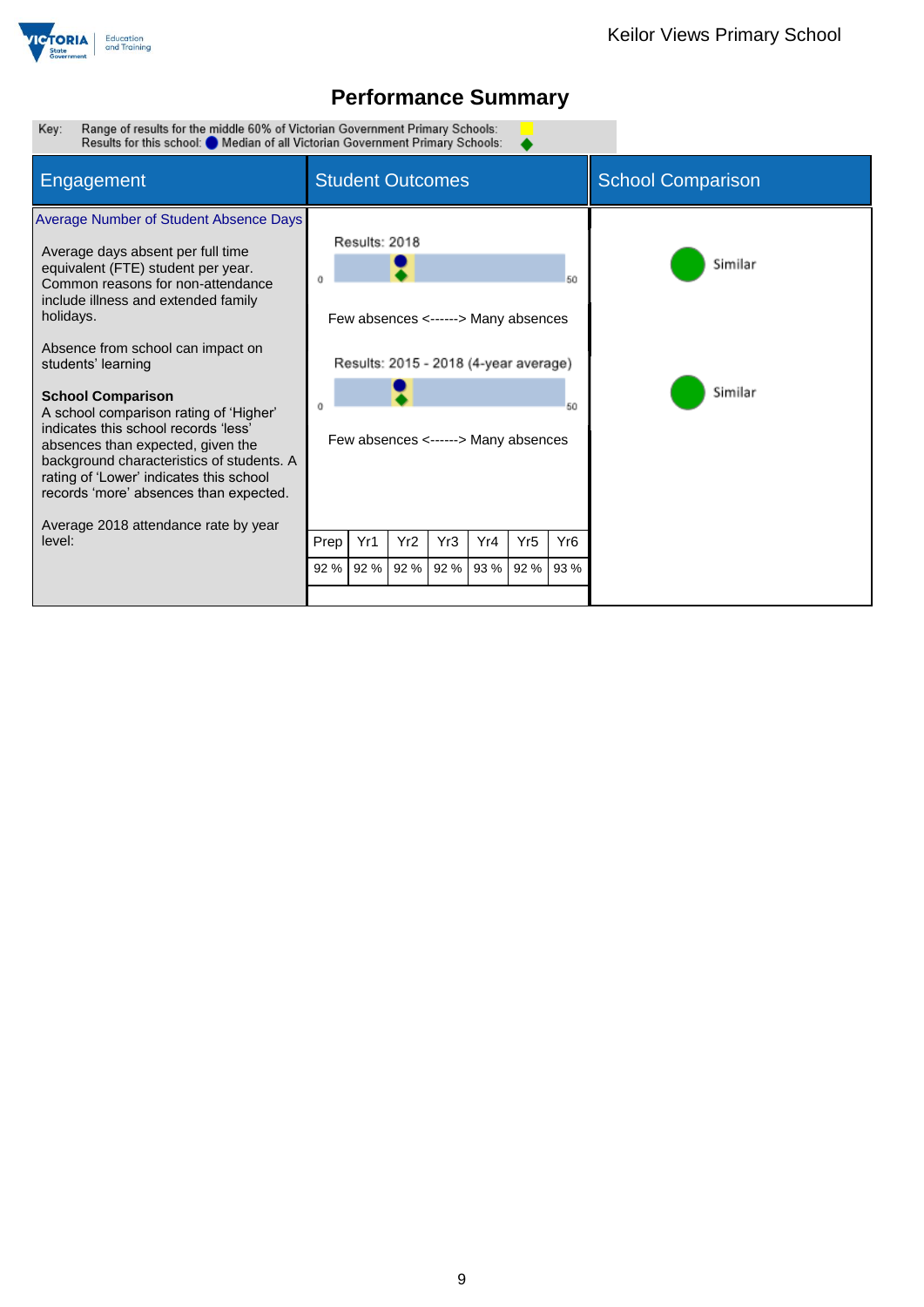

Key: Range of results for the middle 60% of Victorian Government Primary Schools: Results for this school: Median of all Victorian Government Primary Schools: Wellbeing **Student Outcomes** School Comparison Students Attitudes to School - Sense of Connectedness Measures the percent endorsement on Results: 2018 Sense of Connectedness factor, as reported in the *Attitudes to School Survey* Similar completed annually by Victorian  $\mathfrak{o}$ 100 Government school students in Years 4 to 12. The percent endorsement indicates the percent of positive responses (agree or strongly agree). Results: 2017 - 2018 (2-year average) Similar  $\mathbf{o}$ 100 Students Attitudes to School - Management of Bullying Results: 2018 Measures the percent endorsement on Management of Bullying factor, as Similar reported in the *Attitudes to School Survey*  $\alpha$ 100 completed annually by Victorian Government school students in Years 4 to 12. The percent endorsement indicates the percent of positive responses (agree or strongly agree).Results: 2017 - 2018 (2-year average) Similar  $\alpha$ 100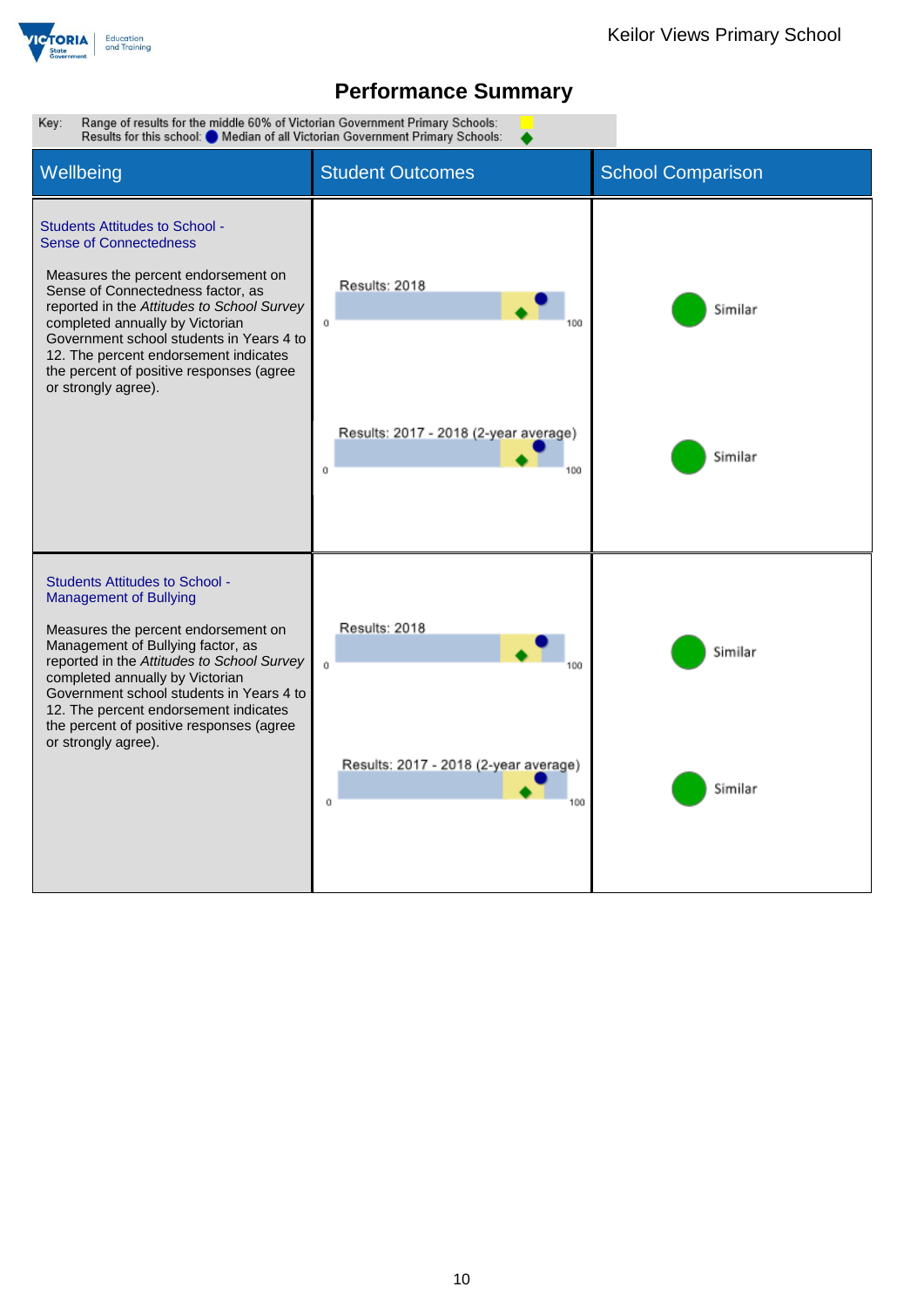

### **Financial Performance and Position**

*Commentary on the financial performance and position is included in the About Our School section at the start of this report*

| <b>Financial Performance - Operating Statement</b><br>Summary for the year ending 31 December, 2018 |               | Financial Position as at 31 December, 2018 |               |  |  |
|-----------------------------------------------------------------------------------------------------|---------------|--------------------------------------------|---------------|--|--|
| <b>Revenue</b>                                                                                      | <b>Actual</b> | <b>Funds Available</b>                     | <b>Actual</b> |  |  |
| <b>Student Resource Package</b>                                                                     | \$4,340,936   | <b>High Yield Investment Account</b>       | \$276,743     |  |  |
| <b>Government Provided DET Grants</b>                                                               | \$751,193     | <b>Official Account</b>                    | \$18,287      |  |  |
| Government Grants Commonwealth                                                                      | \$5,324       | <b>Total Funds Available</b>               | \$295,030     |  |  |
| Revenue Other                                                                                       | \$18,776      |                                            |               |  |  |
| <b>Locally Raised Funds</b>                                                                         | \$305,883     |                                            |               |  |  |
| <b>Total Operating Revenue</b>                                                                      | \$5,422,112   |                                            |               |  |  |
| Equity <sup>1</sup>                                                                                 |               |                                            |               |  |  |
| Equity (Social Disadvantage)                                                                        | \$456,819     |                                            |               |  |  |
| <b>Equity Total</b>                                                                                 | \$456,819     |                                            |               |  |  |
| <b>Expenditure</b>                                                                                  |               | <b>Financial Commitments</b>               |               |  |  |
| Student Resource Package <sup>2</sup>                                                               | \$4,299,847   | <b>Operating Reserve</b>                   | \$196,020     |  |  |
| <b>Books &amp; Publications</b>                                                                     | \$28,054      | <b>Other Recurrent Expenditure</b>         | \$4,512       |  |  |
| <b>Communication Costs</b>                                                                          | \$10,511      | Funds Received in Advance                  | \$68,667      |  |  |
| Consumables                                                                                         | \$51,948      | <b>School Based Programs</b>               | \$56,624      |  |  |
| Miscellaneous Expense <sup>3</sup>                                                                  | \$369,771     | Asset/Equipment Replacement < 12 months    | \$44,164      |  |  |
| <b>Professional Development</b>                                                                     | \$17,261      | <b>Total Financial Commitments</b>         | \$369,987     |  |  |
| <b>Property and Equipment Services</b>                                                              | \$307,017     |                                            |               |  |  |
| Salaries & Allowances <sup>4</sup>                                                                  | \$126,569     |                                            |               |  |  |
| Trading & Fundraising                                                                               | \$276,543     |                                            |               |  |  |
| <b>Travel &amp; Subsistence</b>                                                                     | \$21,562      |                                            |               |  |  |
| <b>Utilities</b>                                                                                    | \$46,188      |                                            |               |  |  |
| <b>Total Operating Expenditure</b>                                                                  | \$5,555,271   |                                            |               |  |  |
| <b>Net Operating Surplus/-Deficit</b>                                                               | (\$133,160)   |                                            |               |  |  |
| <b>Asset Acquisitions</b>                                                                           | \$1,900       |                                            |               |  |  |

(1) The Equity funding reported above is a subset of overall revenue reported by the school

(2) Student Resource Package Expenditure figures are as of 15 March 2019 and are subject to change during the reconciliation process.

(3) Misc Expenses may include bank charges, health and personal development, administration charges, camp/excursion costs and taxation charges.

(4) Salaries and Allowances refers to school-level payroll.

*All funds received from the Department, or raised by the school, have been expended, or committed to subsequent years, to support the achievement of educational outcomes and other operational needs of the school, consistent with Department policies, School Council approvals and the intent/purposes for which funding was provided or raised.*